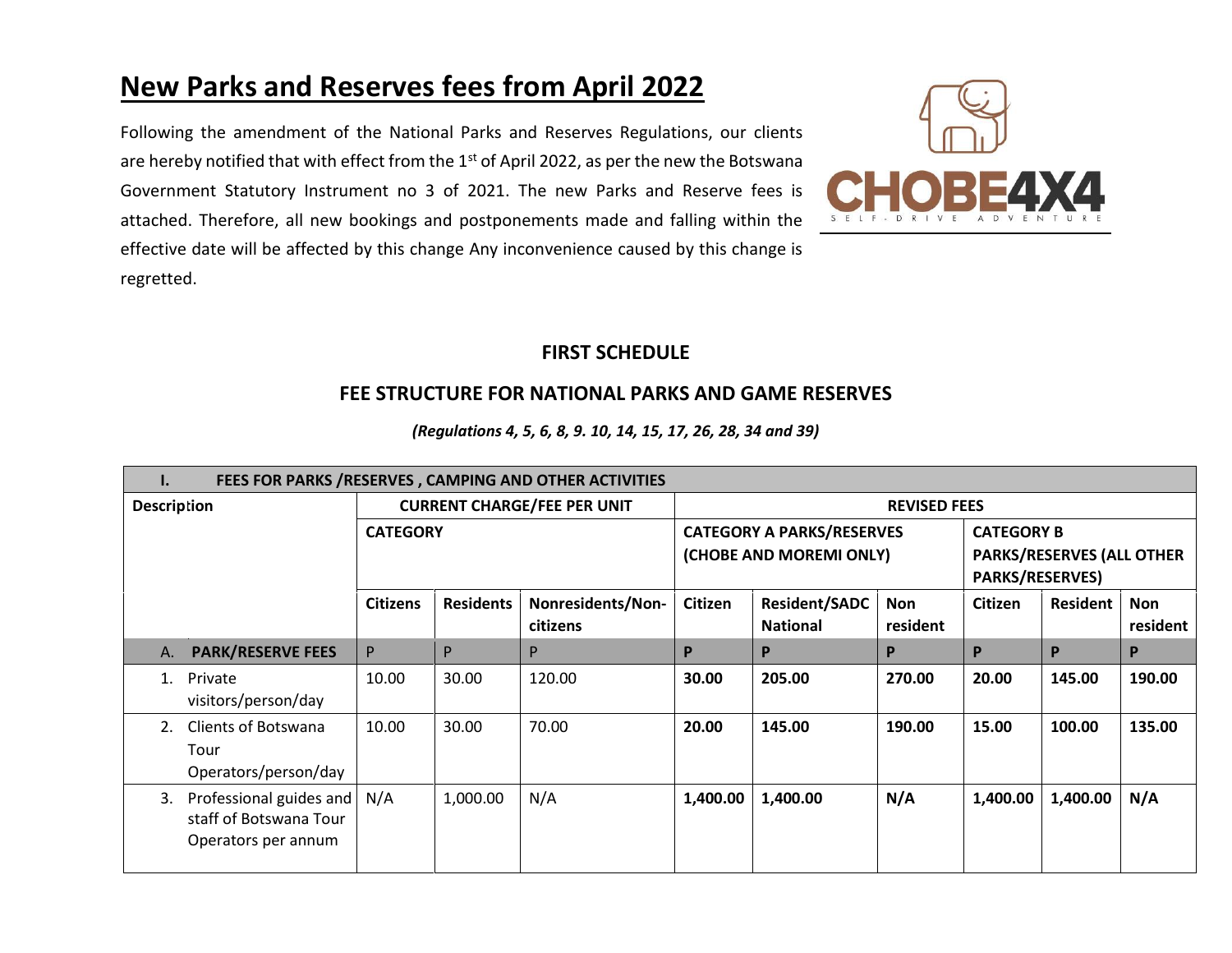| <b>CAMPING FEES</b><br><b>B.</b>                         |        |         |        |        |         |        |        |        |         |
|----------------------------------------------------------|--------|---------|--------|--------|---------|--------|--------|--------|---------|
| Camping fee/ person/<br>4.<br>day                        | 5.00   | 20.00   | 30.00  | 20.00  | 45.00   | 60.00  | 15.00  | 30.00  | 40.00   |
| <b>SPECIAL ACTIVITIES</b><br>C.                          |        |         |        |        |         |        |        |        |         |
| 5. Camping at wilderness<br>camp site/ person/night      | 50.00  | 100.00  | 200.00 | 75.00  | 190.00  | 250.00 | 55.00  | 135.00 | 175.00  |
| 6. Overnight stay at<br>observation<br>hide/person/night | 50.00  | 100.00  | 200.00 | 80.00  | 210.00  | 280.00 | 55.00  | 145.00 | 195.00  |
| 7. Participation walking<br>safaris                      | 50.00  | 100.00. | 200.00 | 80.00  | 210.00  | 280.00 | 55.00. | 145.00 | 195.00  |
| 8. Use of wilderness<br>trail/person/day                 | 50.00. | 100.00  | 200.00 | 80.00  | 210.00  | 280.00 | 55.00  | 145.00 | 195.00. |
| 9. Participation in animal<br>back safaris               | 50.00  | 100.00. | 20000. | 80.00. | 210.00. | 280.00 | 55.00  | 145.00 | 195.00  |
| 10. Participation in night<br>game viewing drives        | 5.00   | 20.00   | 30.00  | 80.00  | 210.00  | 280.00 | 55.00. | 145.00 | 195.00. |
|                                                          |        |         |        |        |         |        |        |        |         |